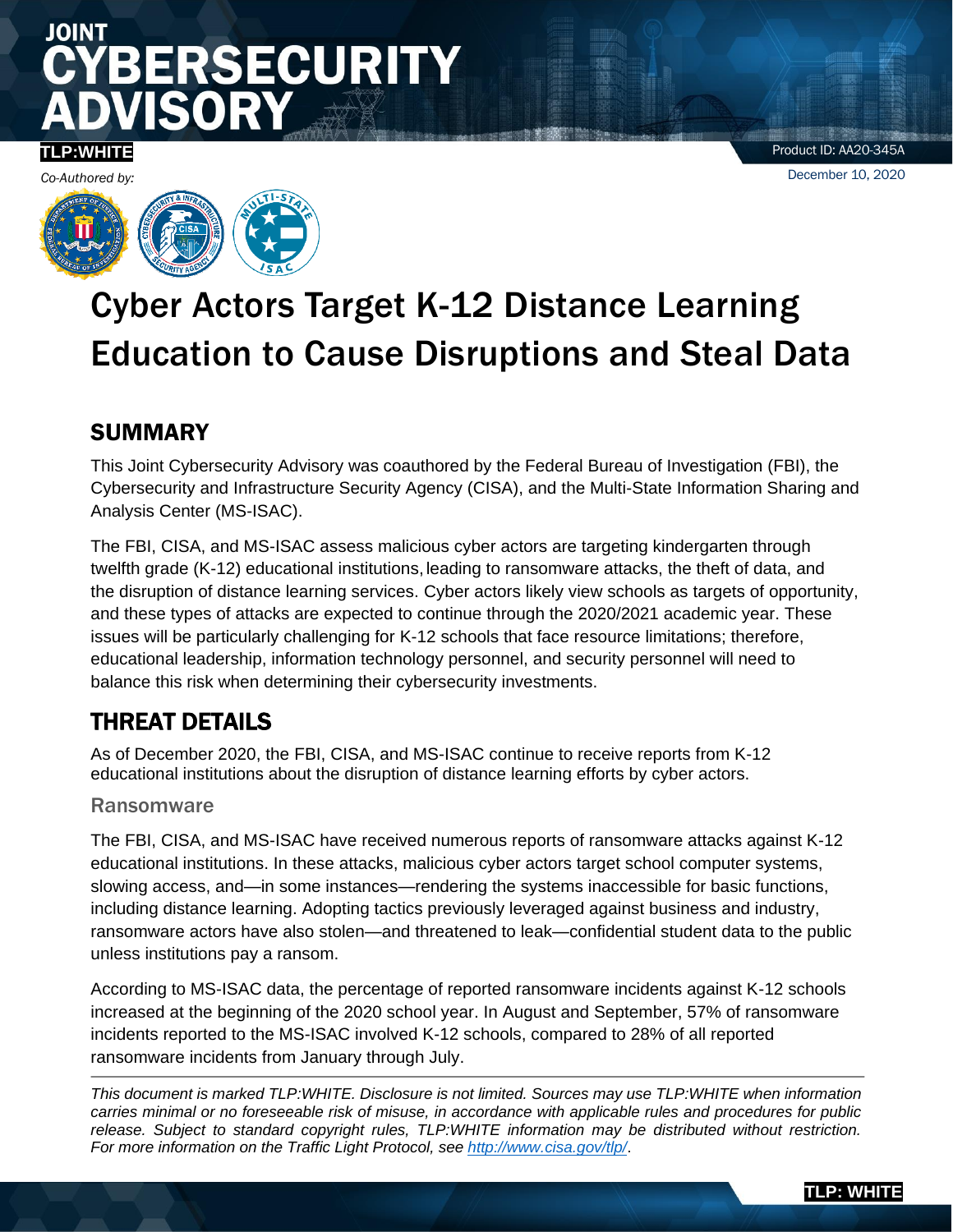The five most common ransomware variants identified in incidents targeting K-12 schools between January and September 2020—based on open source information as well as victim and third-party incident reports made to MS-ISAC—are Ryuk, Maze, Nefilim, AKO, and Sodinokibi/REvil.

### **Malware**

Figure 1 identifies the top 10 malware strains that have affected state, local, tribal, and territorial (SLTT) educational institutions over the past year (up to and including September 2020). *Note***:** These malware variants are purely opportunistic as they not only affect educational institutions but other organizations as well.

ZeuS and Shlayer are among the most prevalent malware affecting K-12 schools.

- ZeuS is a Trojan with several variants that targets Microsoft Windows operating systems. Cyber actors use ZeuS to infect target machines and send stolen information to commandand-control servers.
- Shlayer is a Trojan downloader and dropper for MacOS malware.<sup>1</sup> It is primarily distributed through malicious websites, hijacked domains, and malicious advertising posing as a fake Adobe Flash updater.



*Figure 1: Top 10 malware affecting SLTT educational institutions*

# Distributed Denial-of-Service Attacks

Cyber actors are causing disruptions to K-12 educational institutions—including third-party services supporting distance learning—with distributed denial-of-service (DDoS) attacks,<sup>2</sup> which temporarily limit or prevent users from conducting daily operations. The availability of DDoS-for-hire services provides opportunities for any motivated malicious cyber actor to conduct disruptive attacks regardless of experience level.

<sup>1</sup> Shlayer is the only malware of the top 10 that targets MacOS; the other 9 affect Microsoft Windows operating systems.

<sup>2</sup> DDoS attacks overwhelm servers with a high level of internet traffic originating from many different sources, making it impossible to mitigate at a single source.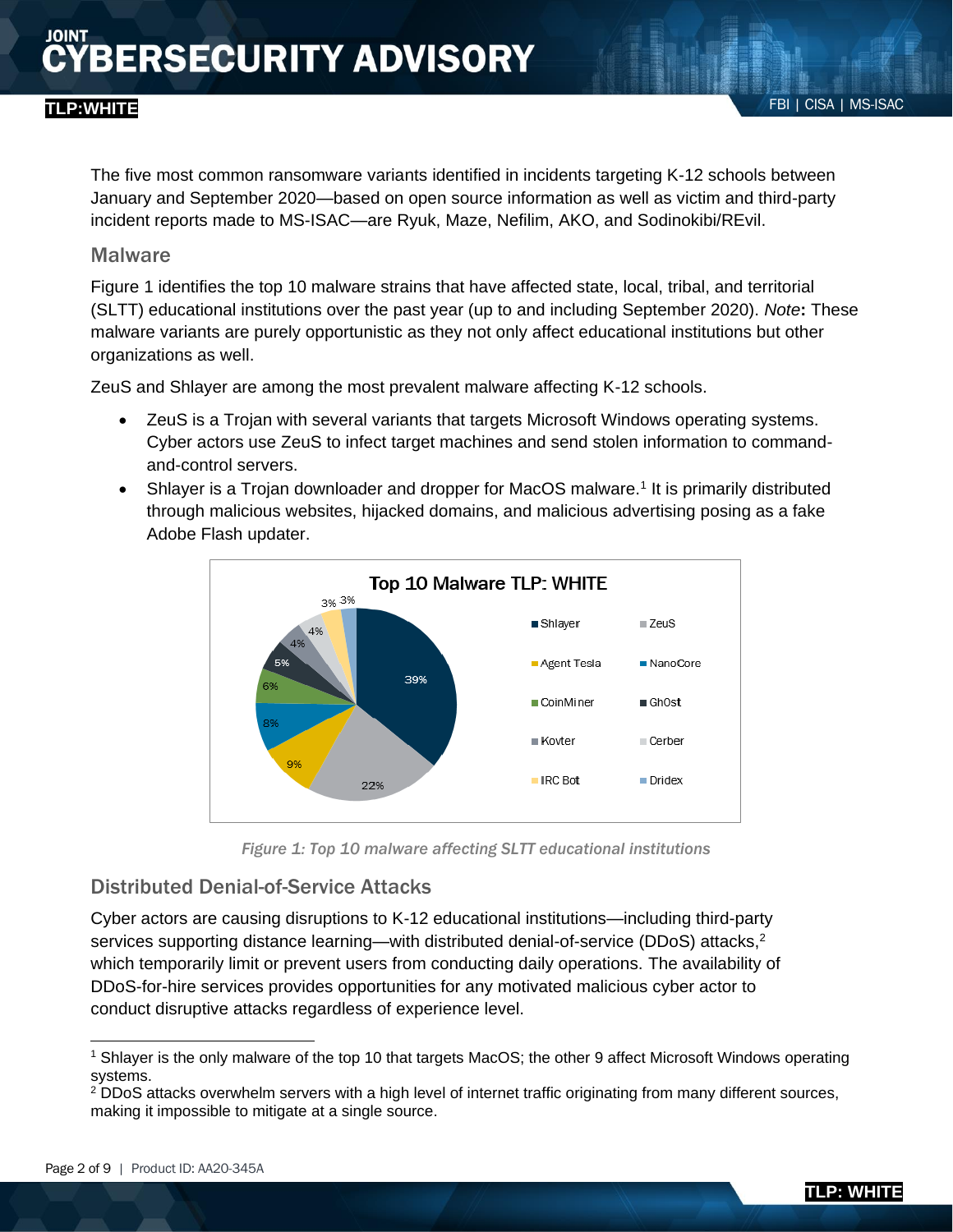## Video Conference Disruptions

Numerous reports received by the FBI, CISA, and MS-ISAC since March 2020 indicate uninvited users have disrupted live video-conferenced classroom sessions. These disruptions have included verbally harassing students and teachers, displaying pornography and/or violent images, and doxing<sup>3</sup> meeting attendees. To enter classroom sessions, uninvited users have been observed:

- Using student names to trick hosts into accepting them into class sessions, and
- Accessing meetings from either publicly available links or links shared with outside users (e.g., students sharing links and/or passwords with friends).

Video conference sessions without proper control measures risk disruption or compromise of classroom conversations and exposure of sensitive information.

# ADDITIONAL RISKS AND VULNERABILITIES

In addition to the recent reporting of distance learning disruptions received by the FBI, CISA, and MS-ISAC, malicious cyber actors are expected to continue seeking opportunities to exploit the evolving remote learning environment.

# Social Engineering

Cyber actors could apply social engineering methods against students, parents, faculty, IT personnel, or other individuals involved in distance learning. Tactics, such as phishing, trick victims into revealing personal information (e.g., password or bank account information) or performing a task (e.g., clicking on a link). In such scenarios, a victim could receive what appears to be legitimate email that:

- Requests personally identifiable information (PII) (e.g., full name, birthdate, student ID),
- Directs the user to confirm a password or personal identification number (PIN),
- Instructs the recipient to visit a website that is compromised by the cyber actor, or
- Contains an attachment with malware.

Cyber actors also register web domains that are similar to legitimate websites in an attempt to capture individuals who mistype URLs or click on similar looking URLs. These types of attacks are referred to as Domain Spoofing or Homograph attacks. For example, a user wanting to access *www.cottoncandyschool.edu* could mistakenly click on *www.cottencandyschool.edu* (changed "o" to an "e") or *www.cottoncandyschoo1.edu* (changed letter "l" to a number "1").<sup>4</sup> Victims believe they are on a legitimate website when, in reality, they are visiting a site controlled by a cyber actor.

<sup>&</sup>lt;sup>3</sup> Doxing is the act of compiling or publishing personal information about an individual on the internet, typically with malicious intent.

<sup>&</sup>lt;sup>4</sup> This is a fictitious example to demonstrate how a user can mistakenly click and access a website without noticing subtle changes in website URLs.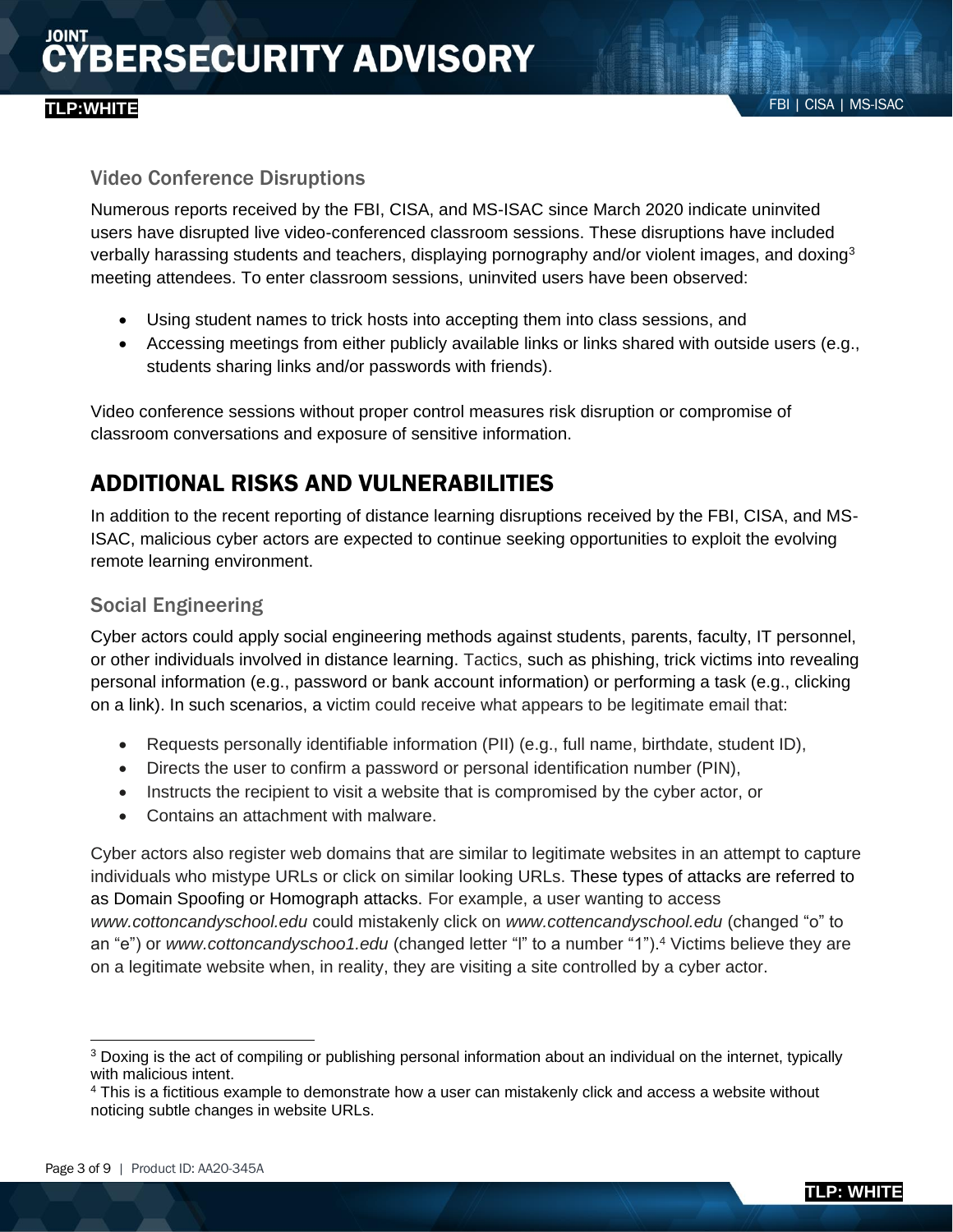# **BERSECURITY ADVISORY**

# Technology Vulnerabilities and Student Data

Whether as collateral for ransomware attacks or to sell on the dark web, cyber actors may seek to exploit the data-rich environment of student information in schools and education technology (edtech) services. The need for schools to rapidly transition to distance learning likely contributed to cybersecurity gaps, leaving schools vulnerable to attack. In addition, educational institutions that have outsourced their distance learning tools may have lost visibility into data security measures. Cyber actors could view the increased reliance on—and sharp usership growth in—these distance learning services and student data as lucrative targets.

# Open/Exposed Ports

The FBI, CISA, and MS-ISAC frequently see malicious cyber actors exploiting exposed Remote Desktop Protocol (RDP) services to gain initial access to a network and, often, to manually deploy ransomware. For example, cyber actors will attack ports 445 (Server Message Block [SMB]) and 3389 (RDP) to gain network access. They are then positioned to move laterally throughout a network (often using SMB), escalate privileges, access and exfiltrate sensitive information, harvest credentials, or deploy a wide variety of malware. This popular attack vector allows cyber actors to maintain a low profile, as they are using a legitimate network service that provides them with the same functionality as any other remote user.

# End-of-Life Software

End-of-Life (EOL) software is regularly exploited by cyber actors—often to gain initial access, deface websites, or further their reach in a network. Once a product reaches EOL, customers no longer receive security updates, technical support, or bug fixes. Unpatched and vulnerable servers are likely to be exploited by cyber actors, hindering an organization's operational capacity.

# MITIGATIONS

### Plans and Policies

The FBI and CISA encourage educational providers to maintain business continuity plans—the practice of executing essential functions through emergencies (e.g., cyberattacks)—to minimize service interruptions. Without planning, provision, and implementation of continuity principles, institutions may be unable to continue teaching and administrative operations. Evaluating continuity and capability will help identify potential operational gaps. Through identifying and addressing these gaps, institutions can establish a viable continuity program that will help keep them functioning during cyberattacks or other emergencies. The FBI and CISA suggest K-12 educational institutions review or establish patching plans, security policies, user agreements, and business continuity plans to ensure they address current threats posed by cyber actors.

### Network Best Practices

• Patch operating systems, software, and firmware as soon as manufacturers release updates.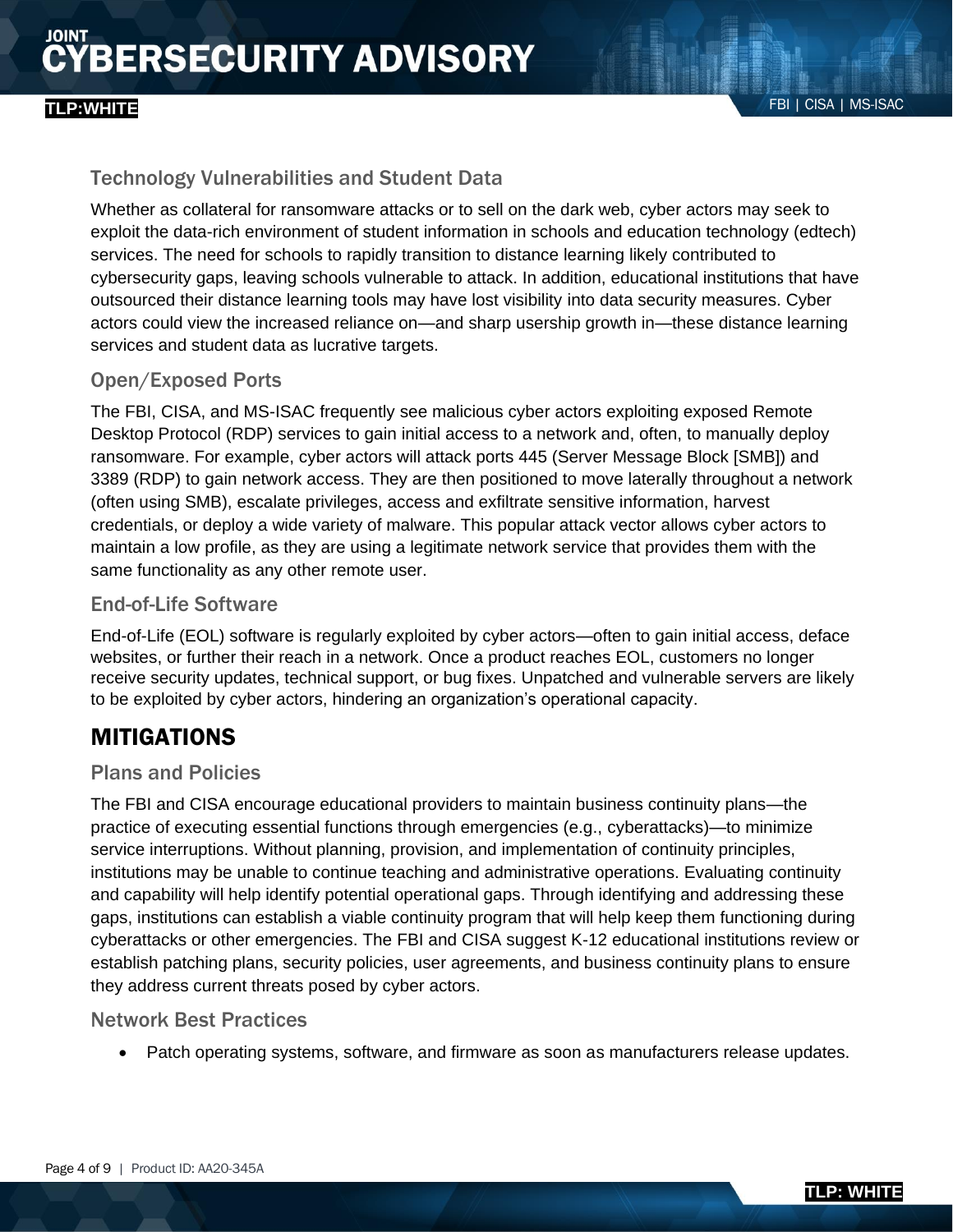# **BERSECURITY ADVISORY**

- Regularly change passwords to network systems and accounts and avoid reusing passwords for different accounts.
- Use multi-factor authentication where possible.
- Disable unused remote access/RDP ports and monitor remote access/RDP logs.
- Implement application and remote access allow listing to only allow systems to execute programs known and permitted by the established security policy.
- Audit user accounts with administrative privileges and configure access controls with least privilege in mind.
- Audit logs to ensure new accounts are legitimate.
- Scan for open or listening ports and mediate those that are not needed.
- Identify critical assets such as student database servers and distance learning infrastructure; create backups of these systems and house the backups offline from the network.
- Implement network segmentation. Sensitive data should not reside on the same server and network segment as the email environment.
- Set antivirus and anti-malware solutions to automatically update; conduct regular scans.

# User Awareness Best Practices

- Focus on awareness and training. Because end users are targeted, make employees and students aware of the threats—such as ransomware and phishing scams—and how they are delivered. Additionally, provide users training on information security principles and techniques as well as overall emerging cybersecurity risks and vulnerabilities.
- Ensure employees know who to contact when they see suspicious activity or when they believe they have been a victim of a cyberattack. This will ensure that the proper established mitigation strategy can be employed quickly and efficiently.
- Monitor privacy settings and information available on social networking sites.

# Ransomware Best Practices

The FBI and CISA do not recommend paying ransoms. Payment does not guarantee files will be recovered. It may also embolden adversaries to target additional organizations, encourage other criminal actors to engage in the distribution of ransomware, and/or fund illicit activities. However, regardless of whether your organization decided to pay the ransom, the FBI urges you to report ransomware incidents to your local FBI field office. Doing so provides the FBI with the critical information they need to prevent future attacks by identifying and tracking ransomware attackers and holding them accountable under U.S. law.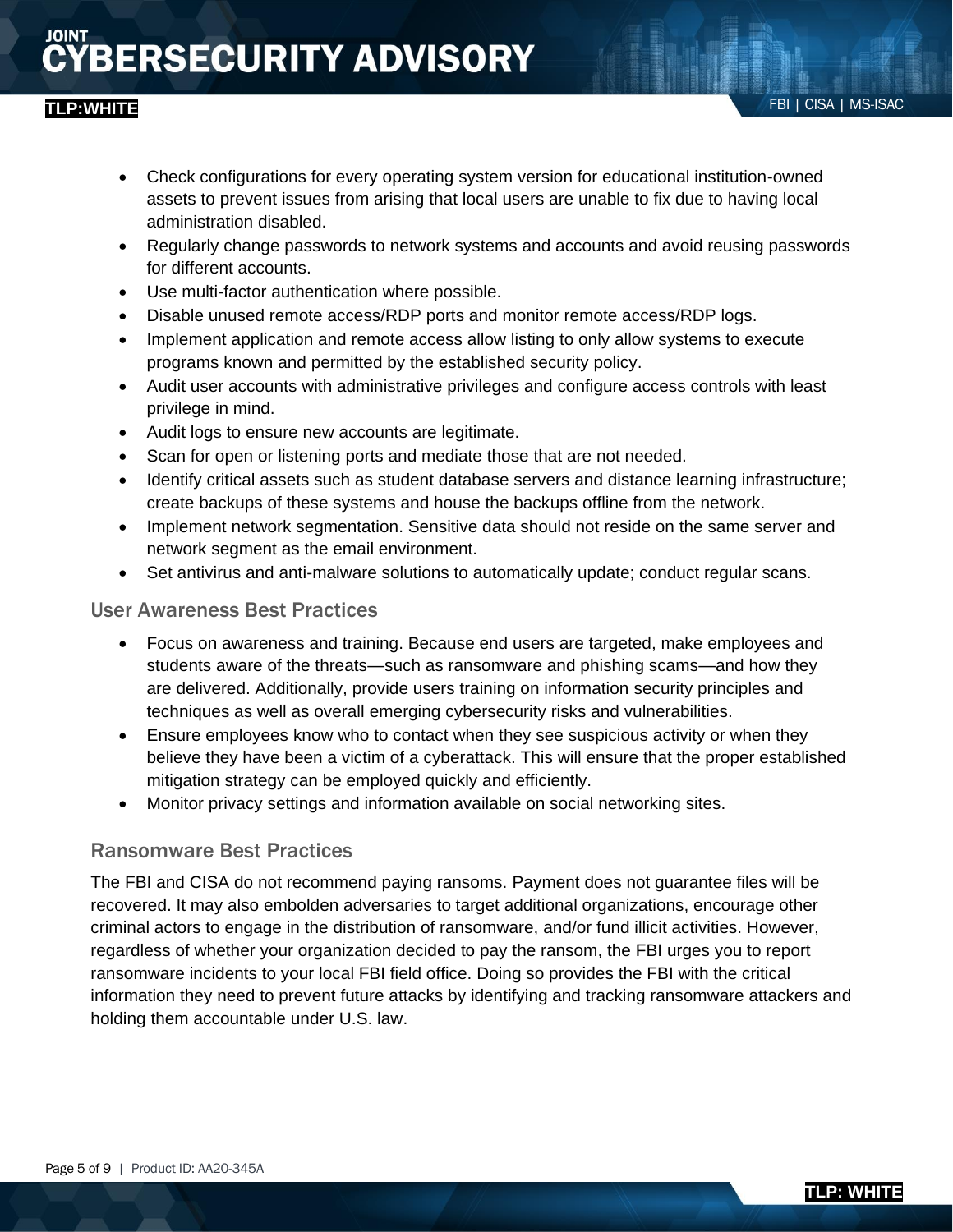In addition to implementing the above network best practices, the FBI and CISA also recommend the following:

- Regularly back up data, air gap, and password protect backup copies offline.
- Implement a recovery plan to maintain and retain multiple copies of sensitive or proprietary data and servers in a physically separate, secure location.

## Denial-of-Service Best Practices

- Consider enrolling in a denial-of-service mitigation service that detects abnormal traffic flows and redirects traffic away from your network.
- Create a partnership with your local internet service provider (ISP) prior to an event and work with your ISP to control network traffic attacking your network during an event.
- Configure network firewalls to block unauthorized IP addresses and disable port forwarding.

## Video-Conferencing Best Practices

- Ensure participants use the most updated version of remote access/meeting applications.
- Require passwords for session access.
- Encourage students to avoid sharing passwords or meeting codes.
- Establish a vetting process to identify participants as they arrive, such as a waiting room.
- Establish policies to require participants to sign in using true names rather than aliases.
- Ensure only the host controls screensharing privileges.
- Implement a policy to prevent participants from entering rooms prior to host arrival and to prevent the host from exiting prior to the departure of all participants.

### Edtech Implementation Considerations

When partnering with third-party and edtech services to support distance learning, educational institutions should consider the following:

- The service provider's cybersecurity policies and response plan in the event of a breach and their remediation practices:
	- $\circ$  How did the service provider resolve past cyber incidents? How did their cybersecurity practices change after these incidents?
- The provider's data security practices for their products and services (e.g., data encryption in transit and at rest, security audits, security training of staff, audit logs);
- The provider's data maintenance and storage practices (e.g., use of company servers, cloud storage, or third-party services);
- Types of student data the provider collects and tracks (e.g., PII, academic, disciplinary, medical, biometric, IP addresses);
- Entities to whom the provider will grant access to the student data (e.g., vendors);
- How the provider will use student data (e.g., will they sell it to—or share it with—third parties for service enhancement, new product development, studies, marketing/advertising?);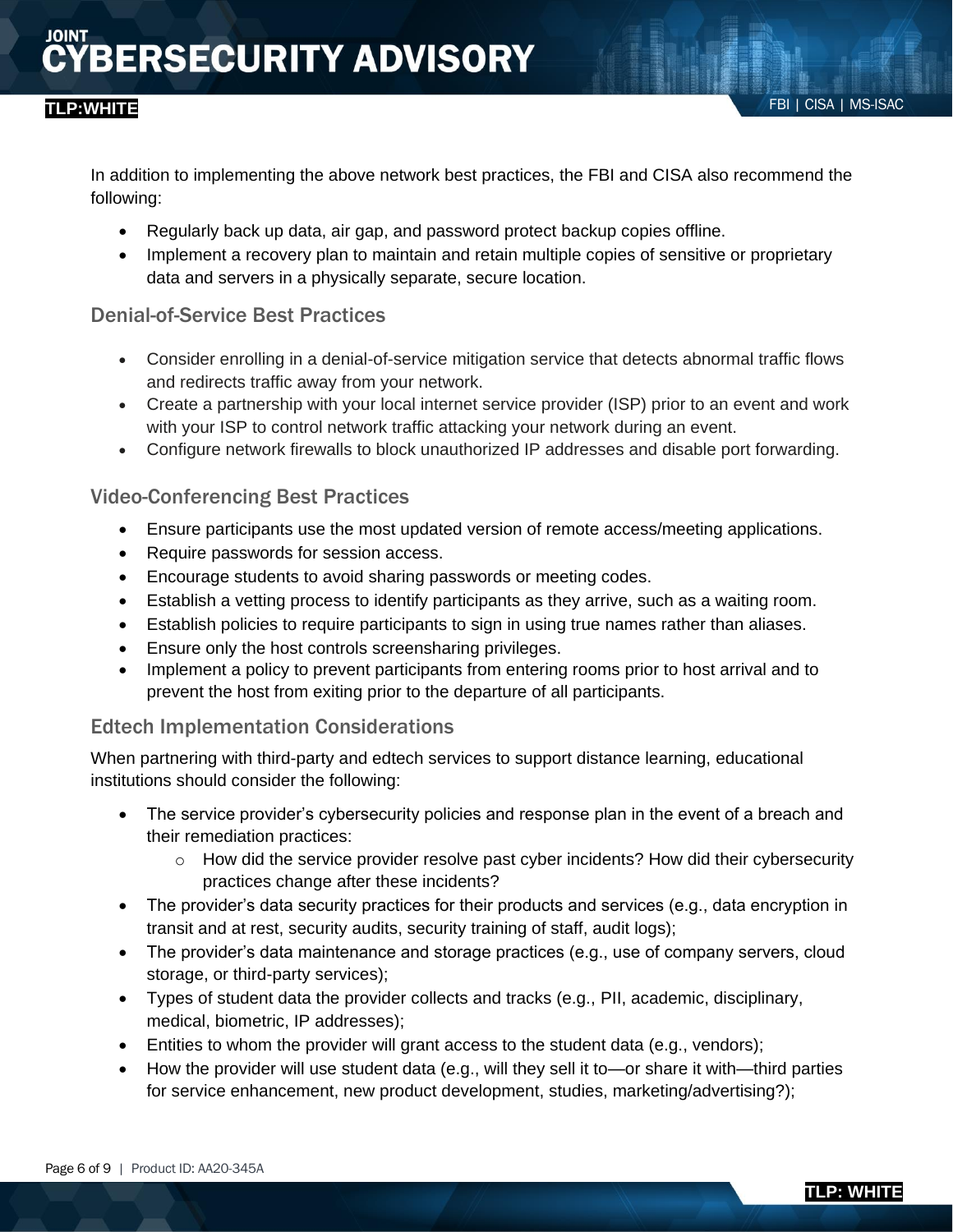- The provider's de-identification practices for student data; and
- The provider's policies on data retention and deletion.

### Malware Defense

Table 1 identifies CISA-created Snort signatures, which have been successfully used to detect and defend against related attacks, for the malware variants listed below. *Note*: The listing is not fully comprehensive and should not be used at the exclusion of other detection methods.

| <b>Malware</b>  | <b>Signature</b>                                                                                                                                                                                                                                                                                                                                                                                                                                                                                                                                                                                                                                                                                                                                                                                                                                                                                                                                                                                                                 |
|-----------------|----------------------------------------------------------------------------------------------------------------------------------------------------------------------------------------------------------------------------------------------------------------------------------------------------------------------------------------------------------------------------------------------------------------------------------------------------------------------------------------------------------------------------------------------------------------------------------------------------------------------------------------------------------------------------------------------------------------------------------------------------------------------------------------------------------------------------------------------------------------------------------------------------------------------------------------------------------------------------------------------------------------------------------|
| <b>NanoCore</b> | alert tcp any any -> any \$HTTP_PORTS (msg: "NANOCORE:HTTP GET URI<br>contains 'FAD00979338'"; sid:00000000; rev:1;<br>flow:established, to_server; content:"GET"; http_method;<br>content:"getPluginName.php?PluginID=FAD00979338"; fast_pattern;<br>http_uri; classtype:http-uri; metadata:service http;)                                                                                                                                                                                                                                                                                                                                                                                                                                                                                                                                                                                                                                                                                                                      |
| <b>Cerber</b>   | alert tcp any any -> any \$HTTP_PORTS (msg: "HTTP Client Header<br>contains 'host   3a 20   polkiuj.top'"; sid:00000000; rev:1;<br>flow:established, to server; flowbits:isnotset, <unique id="">.tagged;<br/>content:"host 3a 20 polkiuj.top 0d 0a "; http_header;<br/>fast_pattern:only; flowbits:set,<unique_id>.tagged;<br/>tag:session,10,packets; classtype:http-header; metadata:service<br/><math>http;</math>)</unique_id></unique>                                                                                                                                                                                                                                                                                                                                                                                                                                                                                                                                                                                     |
| <b>Kovter</b>   | alert tcp any any -> any \$HTTP_PORTS (msg: "Kovter:HTTP URI POST to<br>CnC Server"; sid:00000000; rev:1; flow:established, to server;<br>flowbits:isnotset, <unique id="">.tagged; content:"POST / HTTP/1.1";<br/>depth:15; content: "Content-Type   3a 20   application/x-www-form-<br/>urlencoded"; http header; depth:47; fast pattern; content: "User-<br/>Agent   3a 20   Mozilla/"; http header; content: ! "LOADCURRENCY"; nocase;<br/>content:!"Accept"; http_header; content:!"Referer 3a "; http_header;<br/>content: ! "Cookie   3a   "; nocase; http header; pcre: "/^(?: [A-Za-z0-<br/><math>9+\)/</math>]{4})*(?:[A-Za-z0-9+\/]{2}== [A-Za-z0-9+\/]{3}= [A-Za-z0-<br/>9+\/]{4})\$/P"; pcre:"/User-<br/>Agent\x3a[^\r\n]+\r\nHost\x3a\x20(?:\d{1,3}\.){3}\d{1,3}\r\nContent-<br/>Length\x3a\x20[1-5][0-9]{2,3}\r\n(?:Cache-<br/>Control Pragma)\x3a[^\r\n]+\r\n(?:\r\n)?\$/H";<br/>flowbits:set,<unique_id>.tagged; tag:session,10,packets;<br/>classtype:nonstd-tcp; metadata:service http;)</unique_id></unique> |

*Table 1: Malware signatures*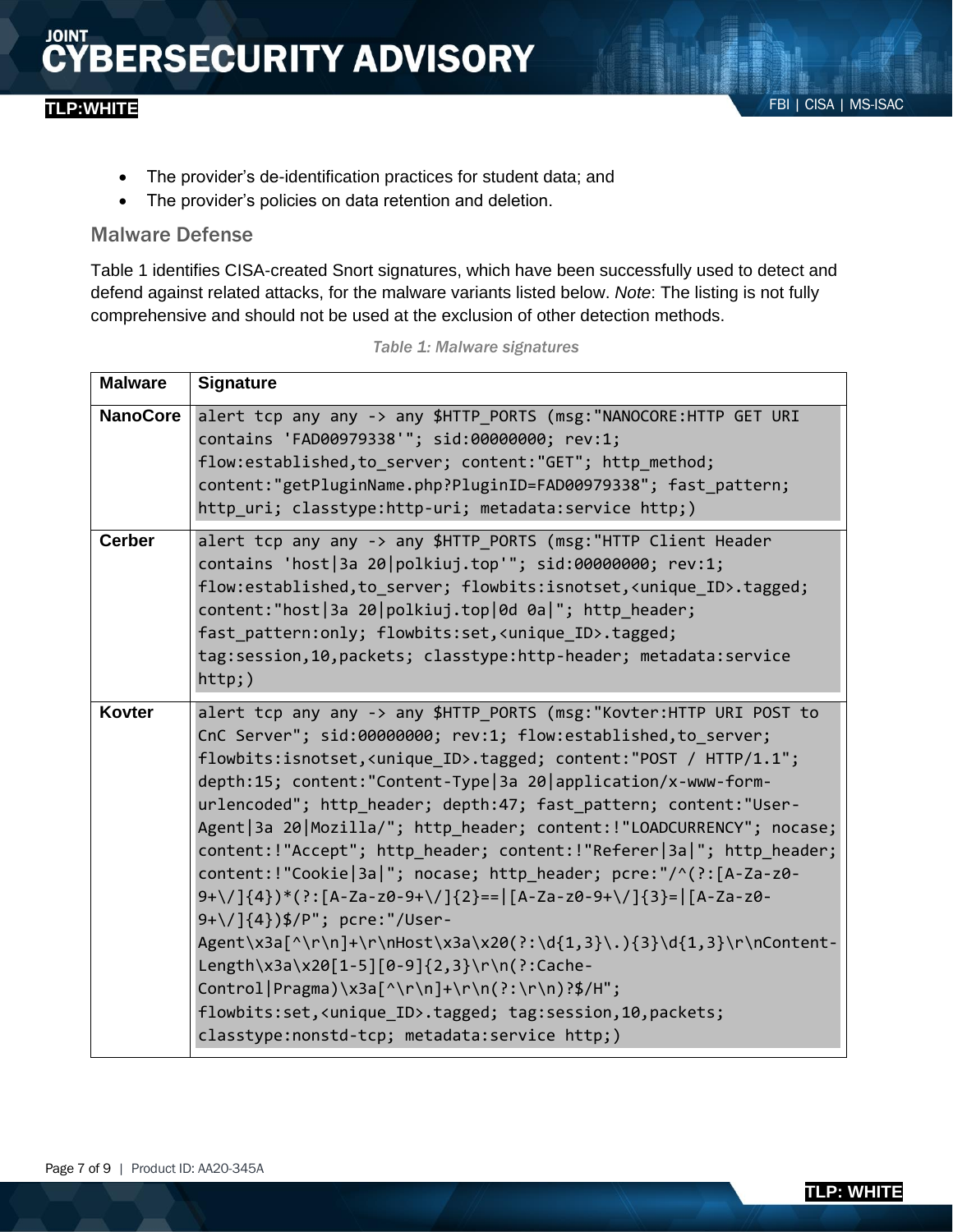| <b>Dridex</b> | alert tcp any any -> any \$HTTP PORTS (msg: "HTTP URI GET contains<br>'invoice #########.doc' (DRIDEX)"; sid:00000000; rev:1;<br>flow:established, to server; content:"invoice_"; http_uri;<br>fast_pattern:only; content:".doc"; nocase; distance:8; within:4;<br>content:"GET"; nocase; http_method; classtype:http-uri;<br>metadata: service http;)                                                                                                        |
|---------------|---------------------------------------------------------------------------------------------------------------------------------------------------------------------------------------------------------------------------------------------------------------------------------------------------------------------------------------------------------------------------------------------------------------------------------------------------------------|
|               | alert tcp any any -> any \$HTTP_PORTS (msg: "HTTP Client Header<br>contains 'Host 3a 20 tanevengledrep ru' (DRIDEX)"; sid:00000000;<br>rev:1; flow:established, to server;<br>flowbits:isnotset, <unique_id>.tagged; content:"Host 3a<br/>20   tanevengledrep   2e   ru   0d 0a   "; http_header; fast_pattern: only;<br/>flowbits:set,<unique_id>.tagged; tag:session,10,packets;<br/>classtype:http-header; metadata:service http;)</unique_id></unique_id> |
|               |                                                                                                                                                                                                                                                                                                                                                                                                                                                               |

# CONTACT INFORMATION

To report suspicious or criminal activity related to information found in this Joint Cybersecurity Advisory, contact your local FBI field office at [www.fbi.gov/contact-us/field.](http://www.fbi.gov/contact-us/field) When available, please include the following information regarding the incident: date, time, and location of the incident; type of activity; number of people affected; type of equipment used for the activity; the name of the submitting organization; and a designated point of contact.

To request incident response resources or technical assistance related to these threats, contact CISA at [Central@cisa.gov.](https://us-cert.cisa.gov/ncas/alerts/Central@cisa.dhs.gov)

# RESOURCES

MS-ISAC membership is open to employees or representatives from all public K-12 education entities in the United States. The MS-ISAC provides multiple cybersecurity services and benefits to help K-12 education entities increase their cybersecurity posture. To join, visit [https://learn.cisecurity.org/ms](https://learn.cisecurity.org/ms-isac-registration)[isac-registration.](https://learn.cisecurity.org/ms-isac-registration)

[CISA Telework Guidance and Resources](https://www.cisa.gov/telework)

[CISA Cybersecurity Recommendations and Tips for Schools Using Video Conferencing](https://www.cisa.gov/publication/secure-video-conferencing-schools)

[CISA Ransomware Publications](https://us-cert.cisa.gov/Ransomware)

[CISA Emergency Services Sector Continuity Planning Suite](https://www.cisa.gov/emergency-services-sector-continuity-planning-suite)

[CISA-MS-ISAC Joint Ransomware Guide](https://www.cisa.gov/publication/ransomware-guide)

[CISA Tip: Avoiding Social Engineering and Phishing Attacks](https://us-cert.cisa.gov/ncas/tips/ST04-014)

[CISA Tip: Understanding Patches](https://www.us-cert.gov/ncas/tips/ST04-006)